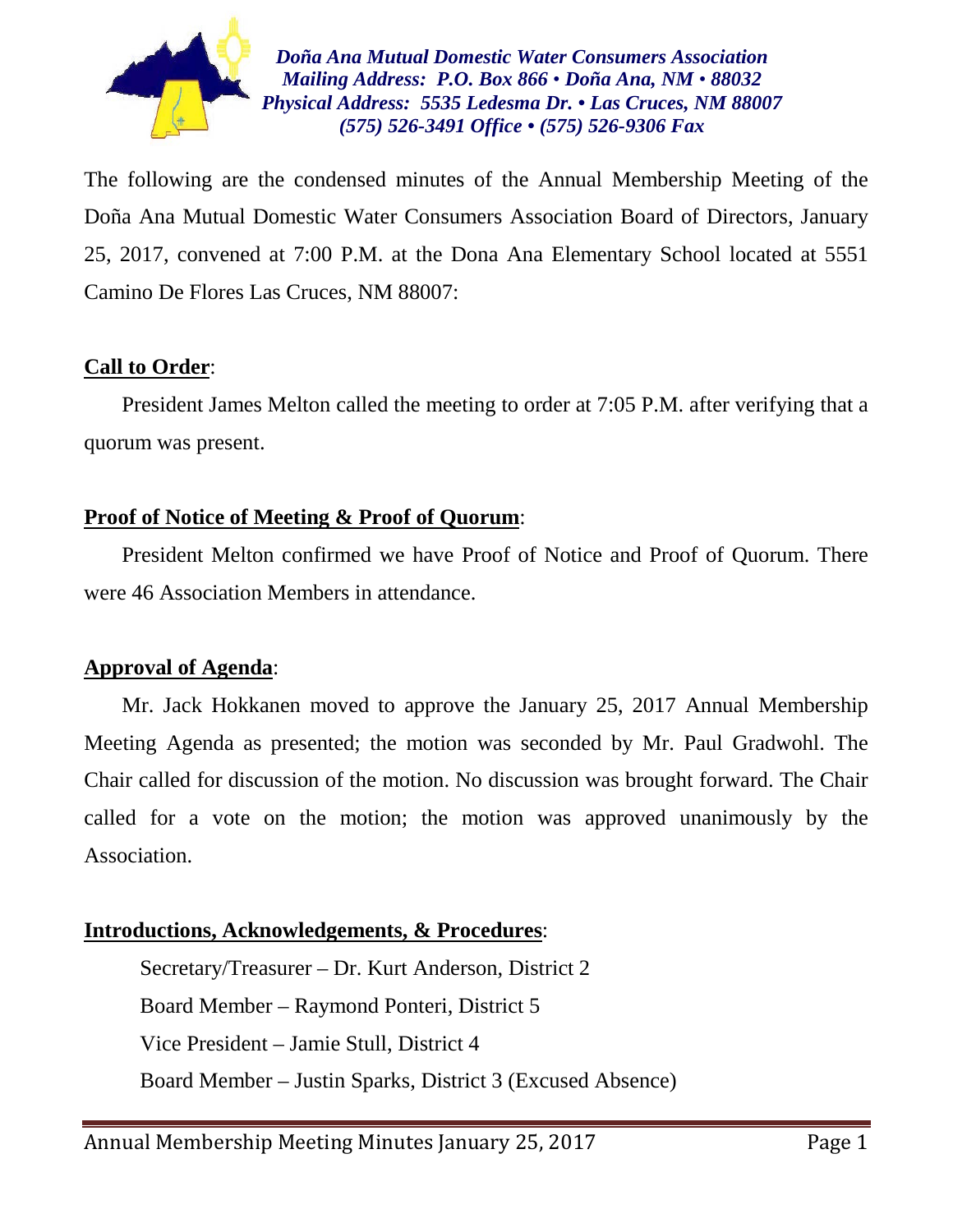### **Guests in Attendance:**

Executive Director – Jennifer Horton Legal Counsel Retiring – Joshua Smith, Watson Smith, LLC Legal Counsel Retiring – Lee Peters; Peters Law Firm, LLC Engineering Firm – Lilla Reid; Souder, Miller, & Associates (SMA) Colonias Infrastructure Board Member – Oscar Vasquez Butler Past Association Presidents – Charles Huestis and Jim Robles

#### **Minutes**:

 Mr. Butler moved to approve the Meeting Minutes of the April 21, 2016 Special Meeting as presented; the motion was seconded by Ms. Sandy Tatum. The Chair called for discussion of the motion. No discussion was brought forward. The Chair called for a vote on the motion; the motion carried unanimously.

#### **New Business**:

 President Melton called for a motion for the approval of the Open Meetings Act Resolution 2017-01. Mr. Ponteri so moved with a second from Mr. Jim Hayhoe. The Chair called for discussion of the motion. Mr. Melton advised the days of the meetings have been updated from the second and fourth Tuesday to the first and third Thursday of the month. The Chair called for a vote on the motion to approve the Open Meetings Act Resolution 2017-01. The Chair asked for those who opposed; there was one. The motion carried 48-1 for the approval of the Open Meetings Act Resolution 2017-01.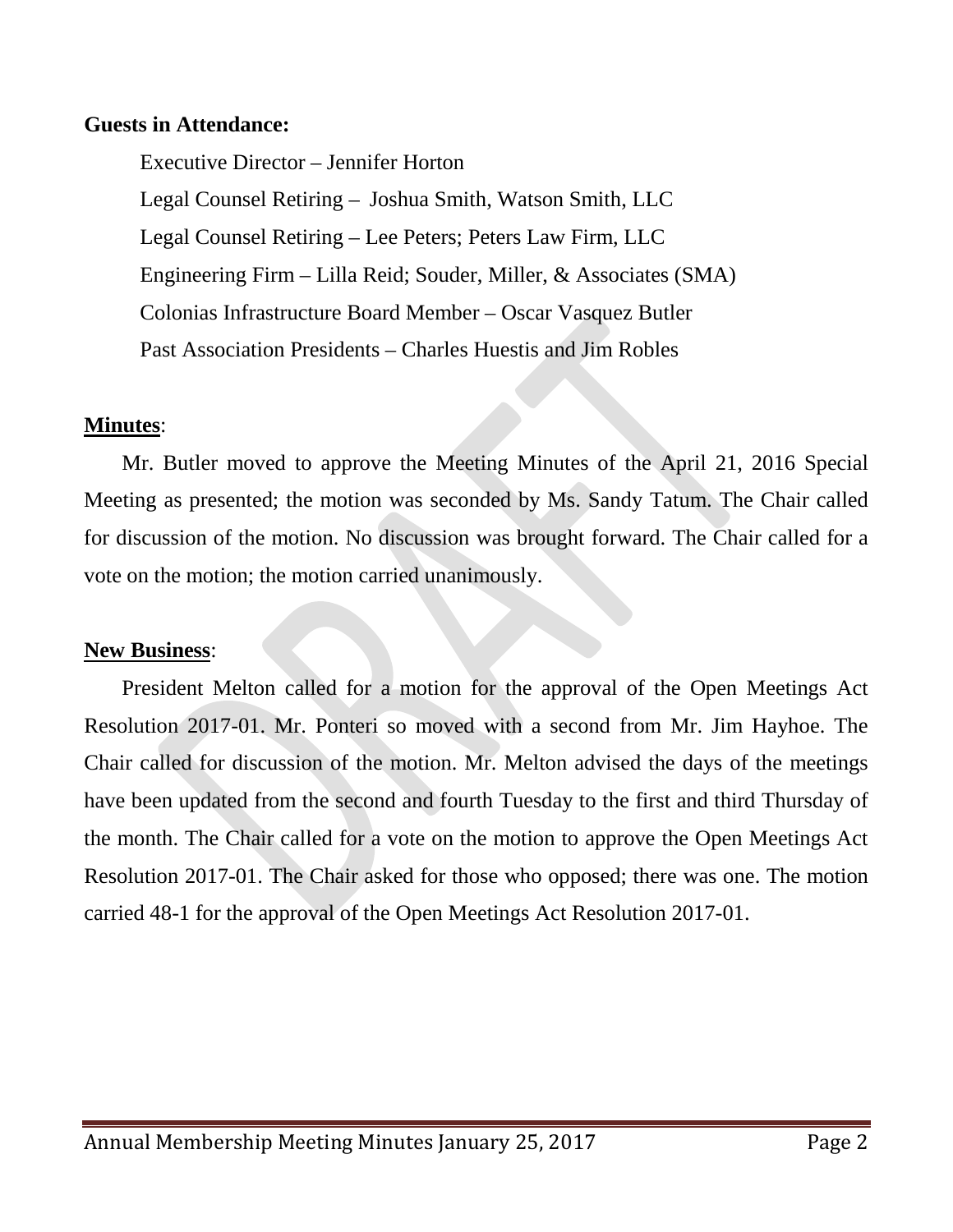#### **Reports:**

**Board of Directors:** President Melton opened his report with special acknowledgement to the Association's Executive Director Jennifer Horton. Ms. Horton was featured in the Las Cruces Bulletin with a laudatory profile. We are very fortunate to have her in our organization. Ms. Horton was also selected by the New Mexico Finance Authority to make a presentation at the New Mexico Infrastructure Conference on the subject of multisource financing.

We continue to grow while upgrading the quality of our systems with ongoing projects. We have also seen an increase in our membership compared to the last few years. Transfer of the ownership of the wastewater collection system for the Village of Dona Ana is ongoing and awaits final approval by government agencies outside of the local area; currently we do not have a time frame for the transfer.

 We are hoping to put some issues to rest, one being the issue of high usage reported on select individual services. The Association has a responsibility for the operation, installation, ownership, and maintenance of the water system. Each individual member has the responsibility from the output of the meter to its eventual site of utilization. The Association is not responsible for establishing what caused the high utilization, nor do we have any control over what happens once the water registers through the meter. We do have the ability to have the meters tested at the request of a member. We have also recently acquired the ability to log information in excess of 90 days prior to the date of data logging. This capability can be requested by the member; however service fees will be assessed. If the meter fails to meet the accuracy specifications once tested then the member's account will have the appropriate adjustments applied to it.

 The next ongoing issue concerns the due dates for current and past due bills. All due dates are listed on the invoice. The only time the dates will change from the  $20<sup>th</sup>$  and  $25<sup>th</sup>$ of the month are when one of those days falls on a weekend or an Association holiday. We have had concerns with our drop box being locked at intermittent times, however the

Annual Membership Meeting Minutes January 25, 2017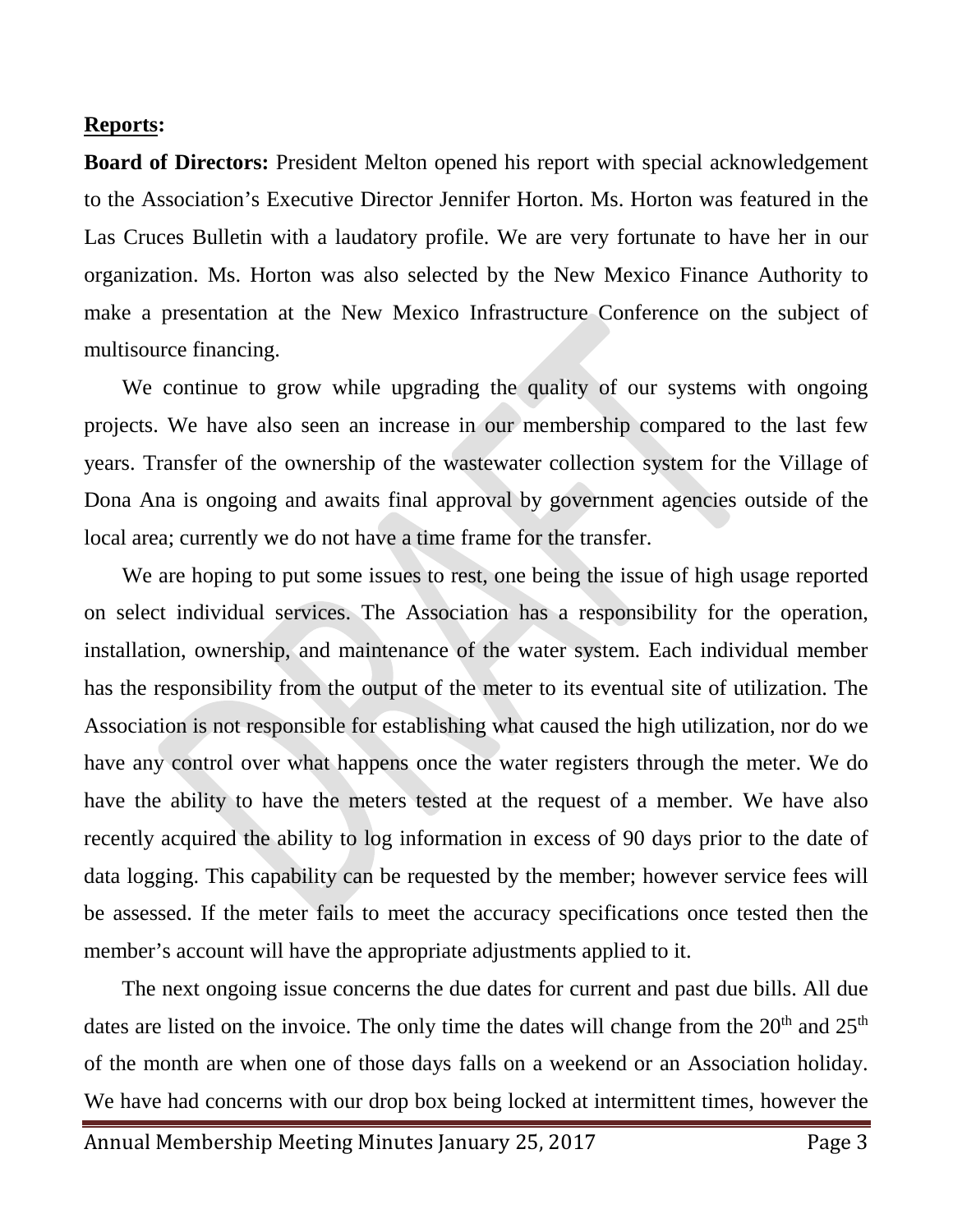locking coincides with disconnect day. Per policy, we will continue to lock the box at close of business day on the last business day prior to disconnect day.

 The Articles of Incorporation continue to be under review. We are in the process of transitioning from the retirement of our legal counsel Mr. Lee Peters to Mr. Joshua Smith at Watson Smith, LLC.

**Litigation Report**: Mr. Peters advised at this time we only have two pending items, which are old matters. They are the case we filed against the Westmoreland's regarding water rights and the case that Moongate Water Company filed against us. Each has been tried before a judge and neither have a decision.

**Engineering Report**: Ms. Reid advised we have a quite a few ongoing projects. In 2016 we completed two planning documents for the wastewater discharge permit and the wastewater treatment plant engineering report. For 2017 we have an additional three projects in the planning stages. In 2016 we completed the design of six projects, with an additional two project in the design phase for this year. Last year we completed four projects that were under construction. Ms. Reid brought the membership up to date on Association projects for improvement to Doña Ana MDWCA infrastructure. We have had a lot going on in 2016 into 2017 with wrapping up projects and beginning new ones.

**Executive Director**: Ms. Jennifer Horton presented two service awards for employees who have reached their five year mark. Dr. Anderson then presented the annual financial report that is our current budget for Fiscal Year 2017.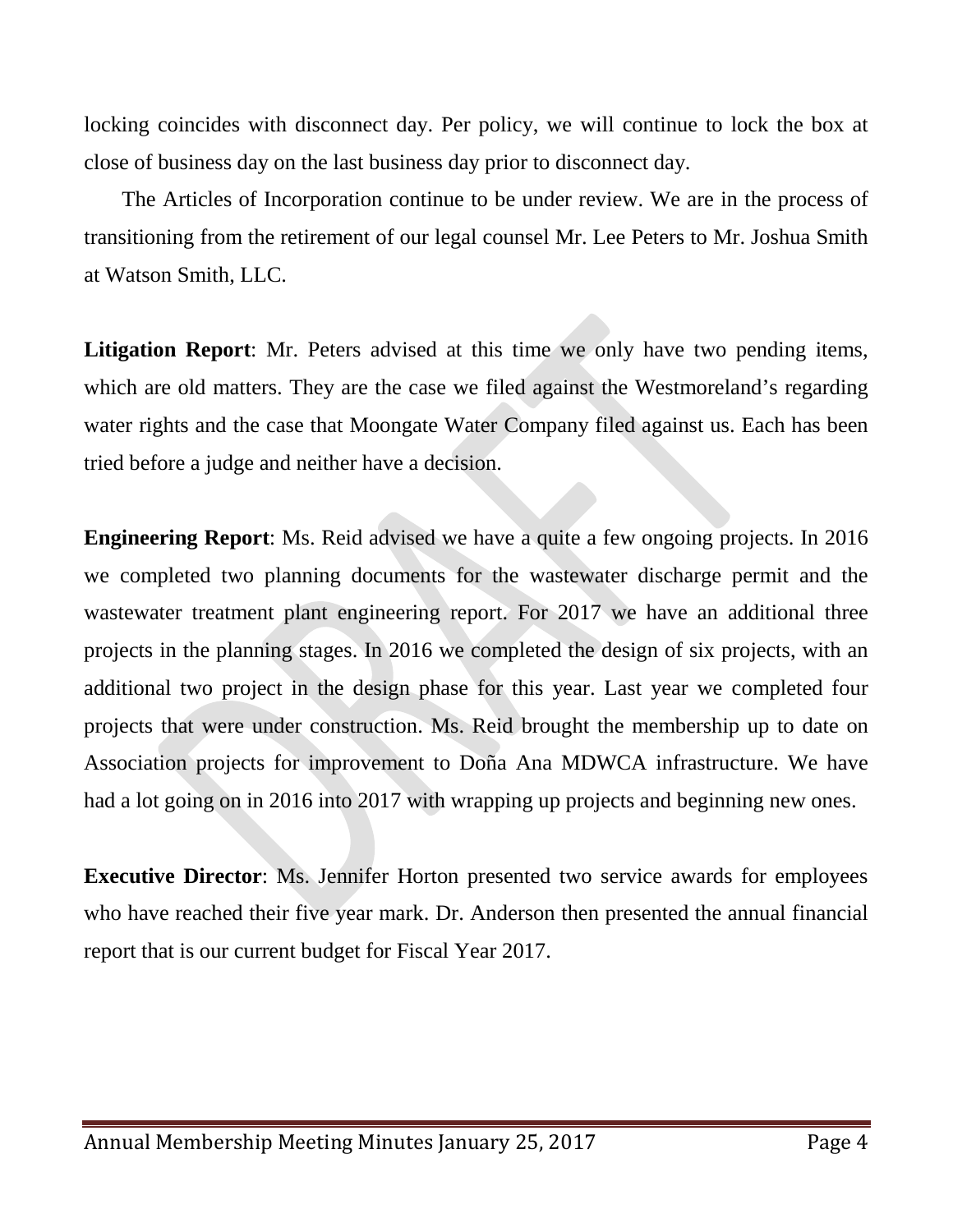#### **Public Input**:

 Mr. Bill Wilburn requested clarification with regard to pressure regulators. Ms. Horton advised we are going to install four pressure reducing valves (PRV's) in the main lines on the streets in order to regulate pressure in the Picacho Hills area. The individual regulators that are installed on the homeowner's side of the meter are a personal choice; this would be considered additional backup, but it is not something we are recommending or discouraging. Once we get ready to bring the system online we would test section by section and notify membership beforehand.

 Ms. Charlotte Winans brought to the Board's attention that after a new water line was put in they have been experiencing road deterioration. Ms. Horton advised we will go take a look to see what we can do.

 Mr. Butler congratulated the Board for how aggressively the Association has been pursuing grants and leveraging the grants. He also recognized SMA for their hard work in their engineering and planning. Mr. Butler recommended we provide more announcements with regard to the leveraging and all of the work we are completing.

 Mr. Floyd Geery advised in Radium Springs there was a water outage today; is there going to be any pressure testing in that area? Ms. Horton advised pressure zones are going to be created in Radium Springs, similar to what we are doing in Picacho Hills. Mr. Geery wanted to be sure District One (1) is not forgotten. Ms. Horton reassured his district will soon be getting fire hydrants, valves and PRV's.

 Mr. John Valdez inquired when we will be completing sewer connections in District Two (2)? Ms. Horton advised we are in the process of working on the southeast collection, however funding is a challenge so we will have to complete this in stages.

Annual Membership Meeting Minutes January 25, 2017 Page 5